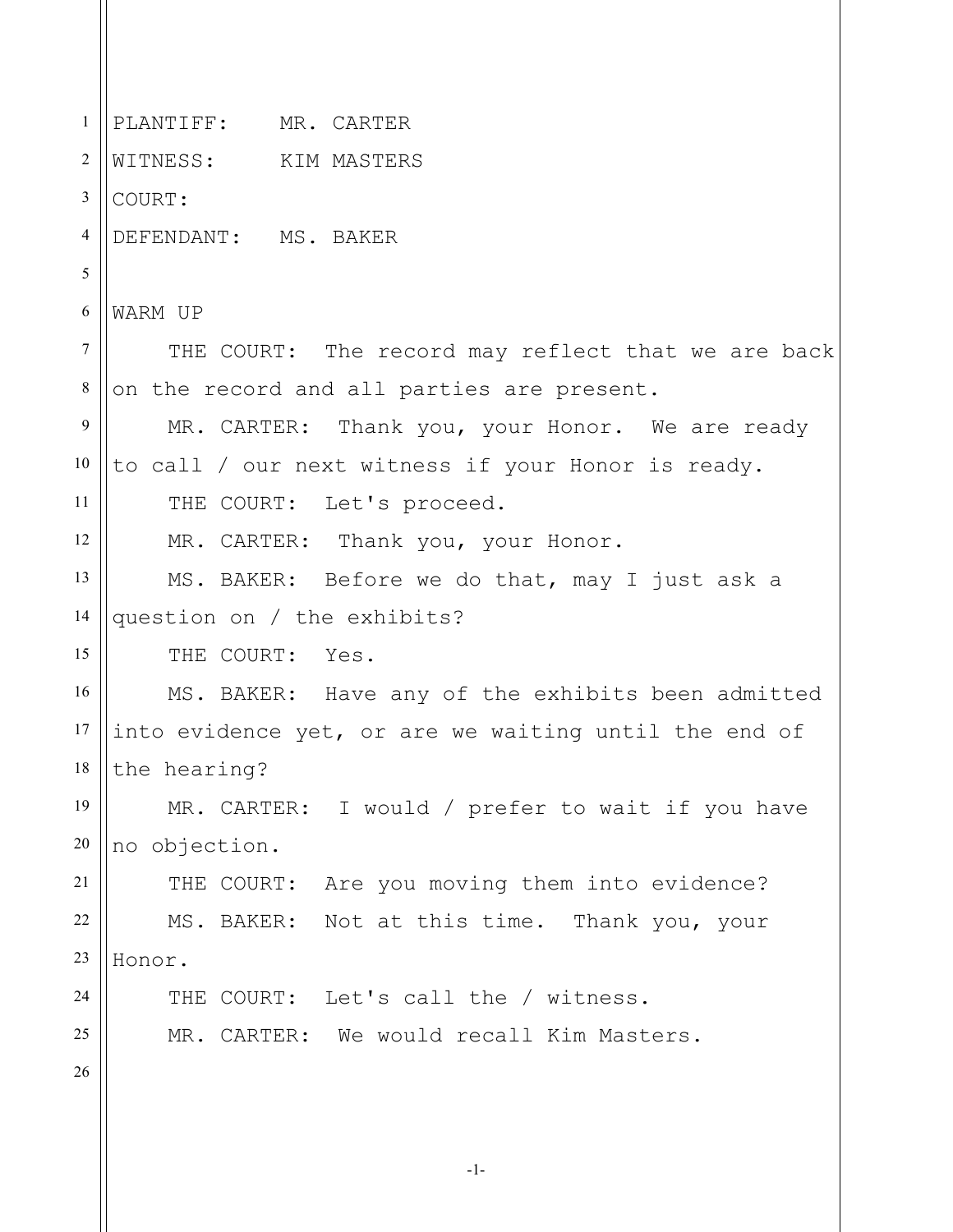| $\mathbf{1}$   | THE COURT: Step forward, ma'am. You have already       |
|----------------|--------------------------------------------------------|
| $\overline{2}$ | been sworn and you are still under oath.               |
| 3              | THE WITNESS: Thank you, your Honor.                    |
| $\overline{4}$ | THE COURT: All / right.                                |
| 5              | Q. BY MR. CARTER: Mrs. Masters, I just had a few       |
| 6              | other questions for you.                               |
| $7\phantom{.}$ | Would you please tell the jury when you first          |
| $8\,$          | observed the men entering / the bank.                  |
| 9              | I had been in the lobby for about ten minutes<br>A.    |
| 10             | and I was waiting in line to make my deposit.          |
| 11             | $Q.$ Do you recall / the time that you came to the     |
| 12             | bank?                                                  |
| 13             | A. Oh, I see what you are asking. I left my work       |
| 14             | around 2:00 o'clock and I must $*/$ have gotten to the |
| 15             | bank by 2:30.                                          |
| 16             | MS. BAKER: Objection. Speculation. Move to             |
| 17             | strike.                                                |
| 18             | THE COURT: Sustained.                                  |
| 19             | BY MR. CARTER: Do you remember what time you<br>$Q$ .  |
| 20             | arrived at the bank?                                   |
| 21             | It / was around $2:30$ .<br>Α.                         |
| 22             | You testified that you were in line for about<br>Q.    |
| 23             | ten minutes before you noticed the men entering the    |
| 24             | bank; is that / correct?                               |
| 25             | Yes.<br>Α.                                             |
| 26             | **END OF WARM UP**                                     |
|                |                                                        |
|                |                                                        |

-2-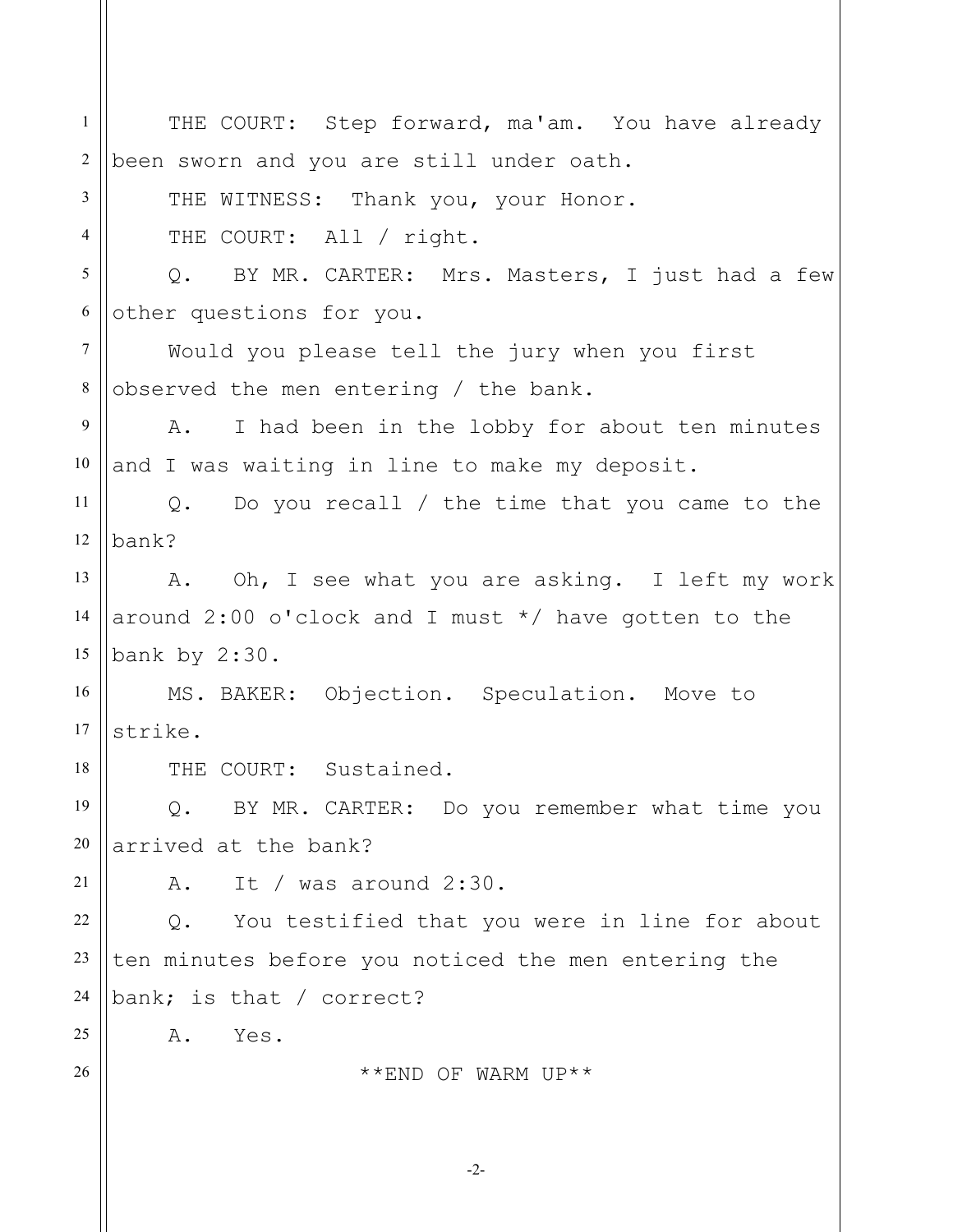1 EXAM

2 3 Q. BY MR. CARTER: Now, what was the first thing you observed?

4 5 A. Actually, I saw two people come into the bank. They didn't look right.

6 7 8 9 10 Q. What do you mean / by that statement? A. They looked like they didn't belong there. They just looked like they walked into the wrong building and they were trying to / figure out where they were.

11 12 Q. Did the two people enter the building at the same time?

13 14 15 A. Obviously, they didn't walk through the door side by / side. The larger man entered first and then he was immediately followed by the shorter man.

Q. Did you notice if they spoke to each other? / A. I believe they did, but I'm not positive.

MS. BAKER: Objection. Move to strike.

THE COURT: Sustained.

Q. BY MR. CARTER: You need to testify to what you are sure of, and not / what you believe might have happened.

A. I understand.

24 25 Q. Did you overhear any conversation that the two men had?

26

16

17

18

19

20

21

22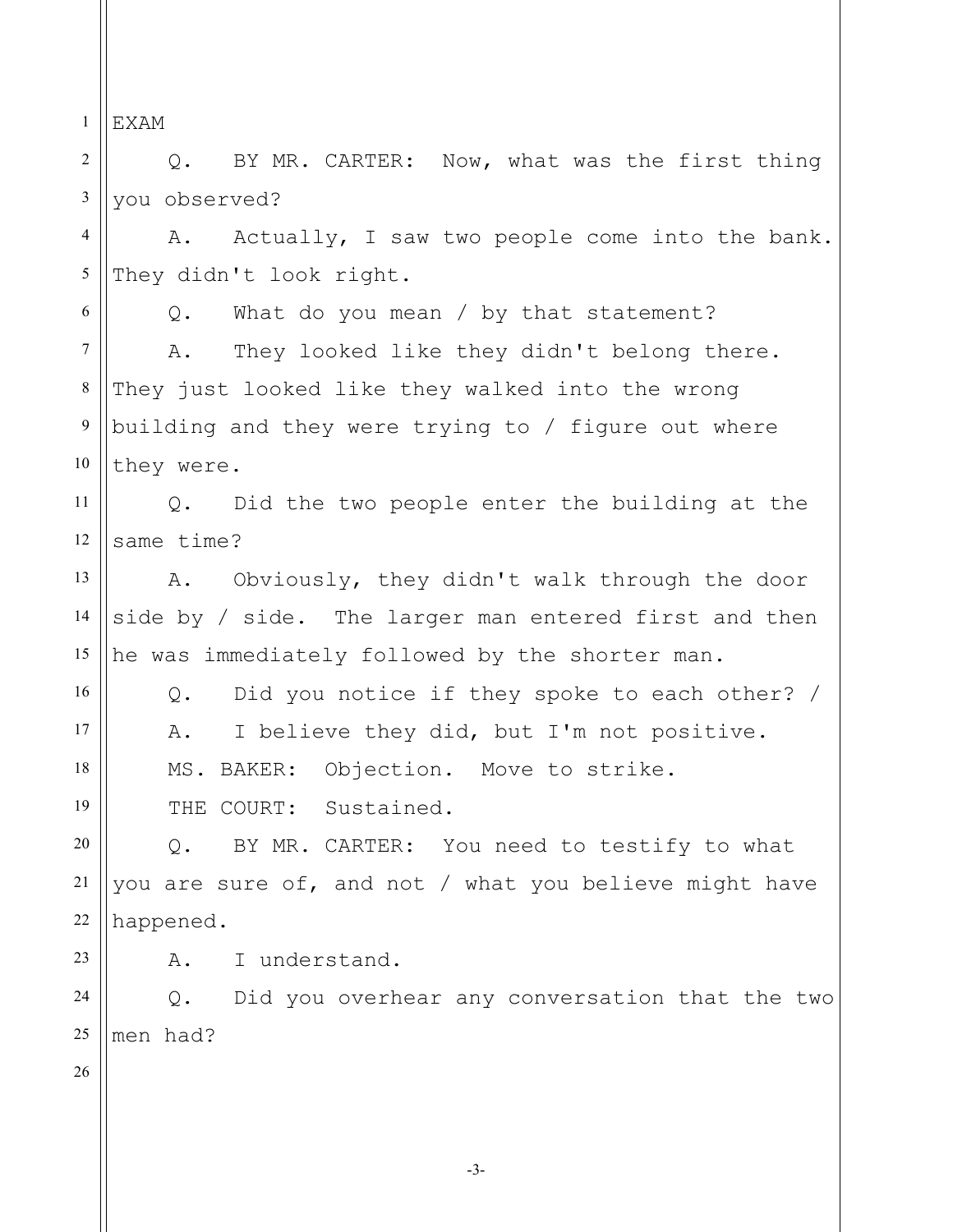| $\mathbf{1}$   | No, I didn't. Once they came in / they both<br>Α.              |
|----------------|----------------------------------------------------------------|
| $\overline{2}$ | went to opposite sides of the room.                            |
| 3              | Were you continuously watching them as they<br>$Q$ .           |
| 4              | came in?                                                       |
| 5              | A. I was standing in line facing the / door. It                |
| 6              | wasn't that I was trying to watch them, but that's the         |
| 7              | direction I was looking in.                                    |
| 8              | Q. Now, you testified that they went to $*/$                   |
| 9              | opposite sides of the lobby. Where did you see them            |
| 10             | go?                                                            |
| 11             | The taller man walked over to the teller<br>A.                 |
| 12             | window that's right by the door. $/$ It is like an             |
| 13             | express window for single transactions.                        |
| 14             | We have this diagram here and I would like to<br>$Q_{\bullet}$ |
| 15             | direct your attention to that?                                 |
| 16             | A. Okay. /                                                     |
| 17             | MR. CARTER: Your Honor, may we have this exhibit               |
| 18             | marked next in order?                                          |
| 19             | THE COURT: That would be marked 9 for                          |
| $20\,$         | identification.                                                |
| 21             | MR. CARTER: Thank you.                                         |
| 22             | MS. BAKER: Your Honor, could I approach / the                  |
| 23             | exhibit just to check on which one it is?                      |
| 24             | MR. CARTER: It is page 27 of the discovery.                    |
| 25             | MS. BAKER: Thank you.                                          |
| 26             | THE COURT: Next question.                                      |
|                |                                                                |

-4-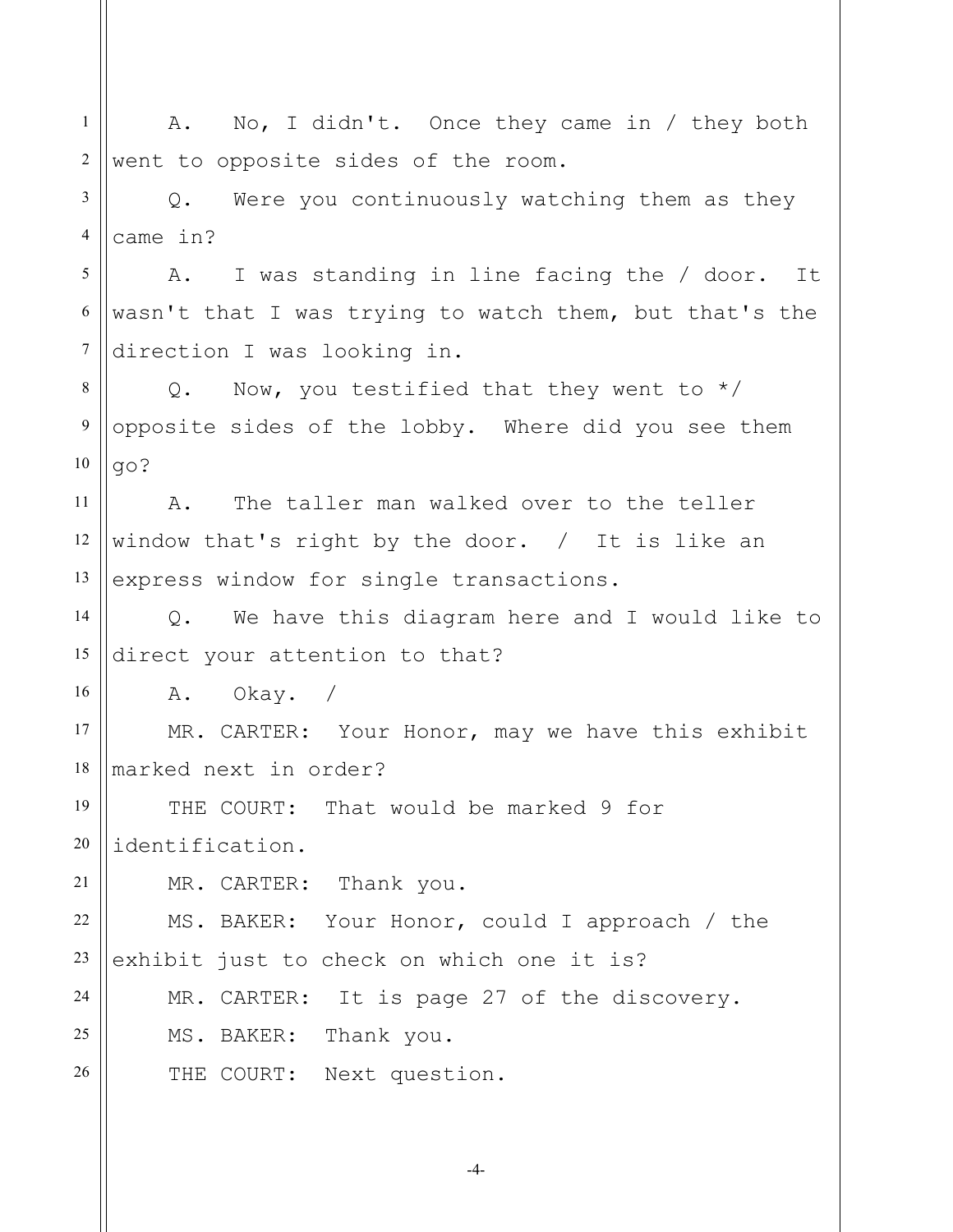1 2 3 4 5 6 7 8 9 10 11 12 13 14 15 16 17 18 19 20 21 22 23 24 25 26 Q. BY MR. CARTER: Ma'am, this is the / diagram that you were shown in your prior testimony, but it is enlarged so we can make some marks on it. Does this look familiar / to you? A. Absolutely, it does. It is the lobby area of the bank. Q. Do you see the area depicted as the entrance? A. Yes, that's correct. / Q. Do you see these offices back here on the diagram? A. Yes, I do. Q. Did you go back into that area while you were there that / day? A. I was only in the front area waiting to make my deposit. MR. CARTER: Your Honor, may the witness step down and approach the diagram? THE COURT: Yes. \*/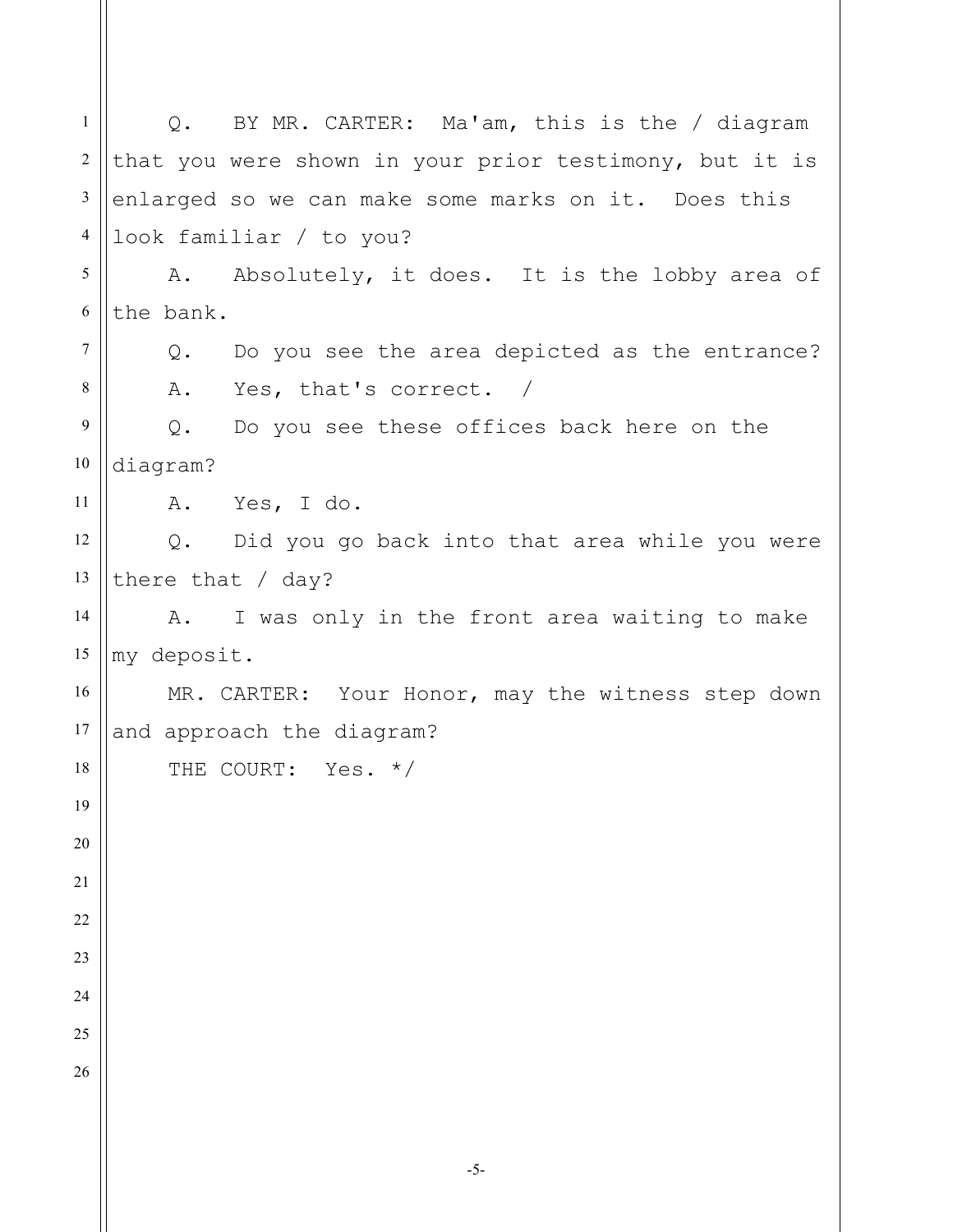1 START TYPING

4

9

10

13

2 3 Q. BY MR. CARTER: If you would step down, Mrs. Masters.

A. Certainly.

5 6 Q. Now, indicate where you were standing when you first observed the men entering the bank.

7 8 A. Approximately here. / There are five or six windows. I was directly in front of the third window.

Q. Place an X where you saw the taller gentleman? A. That / would be right here.

11 12 Q. After you saw him in that location, did he remain there for a while?

A. He was there until the yelling started. /

14 15 Q. Did you happen to see where the second man went after the two parted ways?

16 17 18 A. He walked down past me. I didn't watch where he / was going. I naturally assumed where he was going  $but$   $--$ 

19 20 Q. You can't testify to what you assume happened, only what you actually saw or heard. /

A. Okay.

22 23 24 Q. We just need to maintain our record. Previously, you testified you heard yelling at some point in time?

A. Yes, I did. It was extremely / loud.

26

25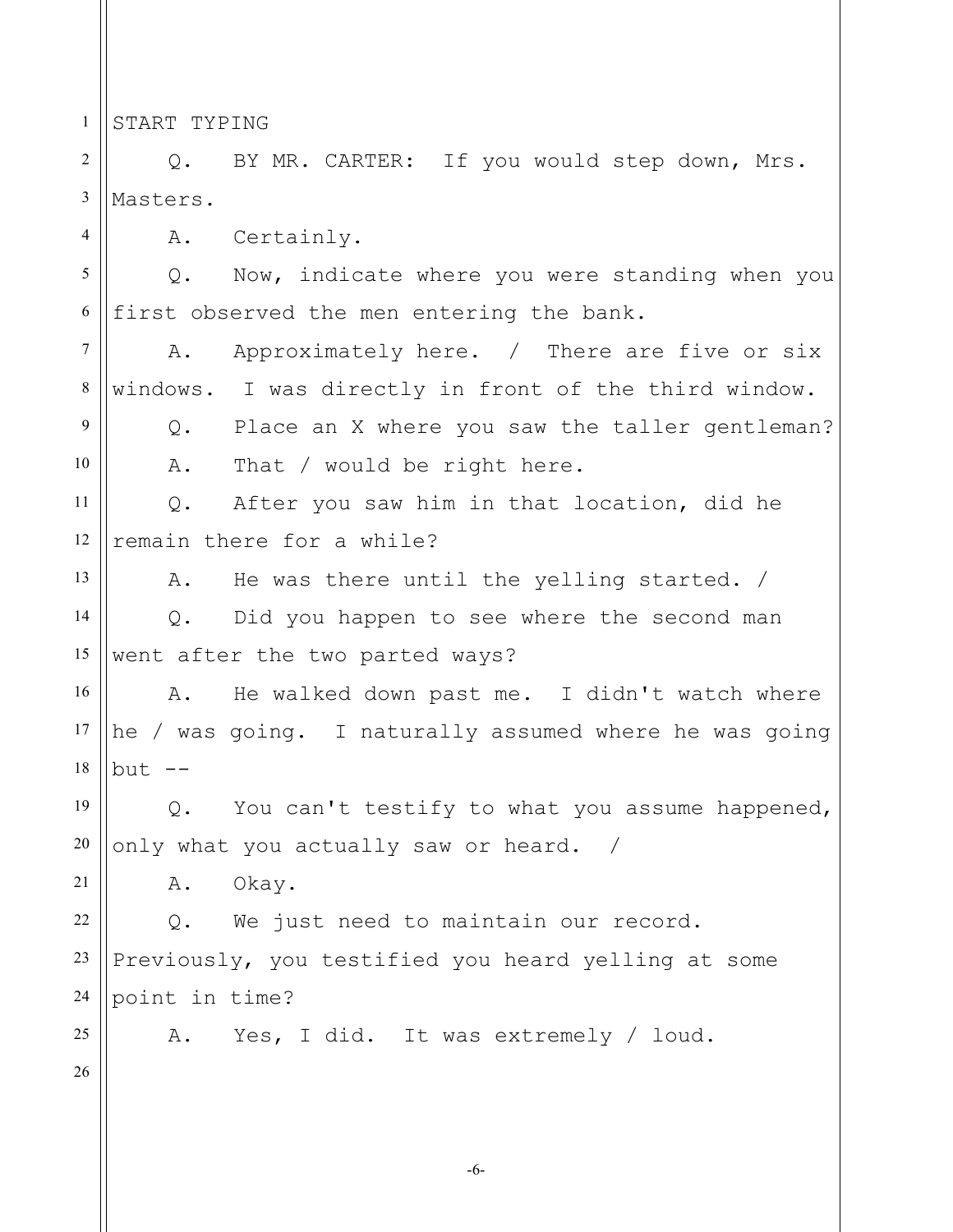| $\mathbf{1}$   | Q. What did you overhear and where did you hear               |
|----------------|---------------------------------------------------------------|
| $\overline{2}$ | it coming from?                                               |
| 3              | MS. BAKER: Objection. That's compound.                        |
| $\overline{4}$ | THE COURT: Sustained.                                         |
| 5              | Q. BY MR. CARTER: Where did you hear the yelling              |
| 6              | coming from? /                                                |
| $\overline{7}$ | It was behind me from the back of the room by<br>Α.           |
| $\,8\,$        | where these offices are on this picture.                      |
| 9              | Q. What was it that you heard being $*/$ yelled?              |
| 10             | I heard him yelling for everybody to get on<br>A.             |
| 11             | the floor and to move quickly.                                |
| 12             | What did you observe at that time?<br>$Q_{\bullet}$           |
| 13             | Α.<br>I got / down on the floor.                              |
| 14             | Did you turn around to see who was doing the<br>$Q_{\bullet}$ |
| 15             | yelling before you hit the floor?                             |
| 16             | No. I looked over to / the person who was<br>Α.               |
| 17             | remaining in the front area and he immediately started        |
| 18             | yelling at us.                                                |
| 19             | What did he say?<br>Q.                                        |
| 20             | He wanted the customers to $/$ do what we were<br>Α.          |
| 21             | being told.                                                   |
| 22             | Did anyone in line say anything?<br>Q.                        |
| 23             | There was a woman beside me and she started<br>Α.             |
| 24             | crying.                                                       |
| 25             | Did you have / a conversation with that woman?<br>Q.          |
| 26             |                                                               |
|                |                                                               |
|                | $-7-$                                                         |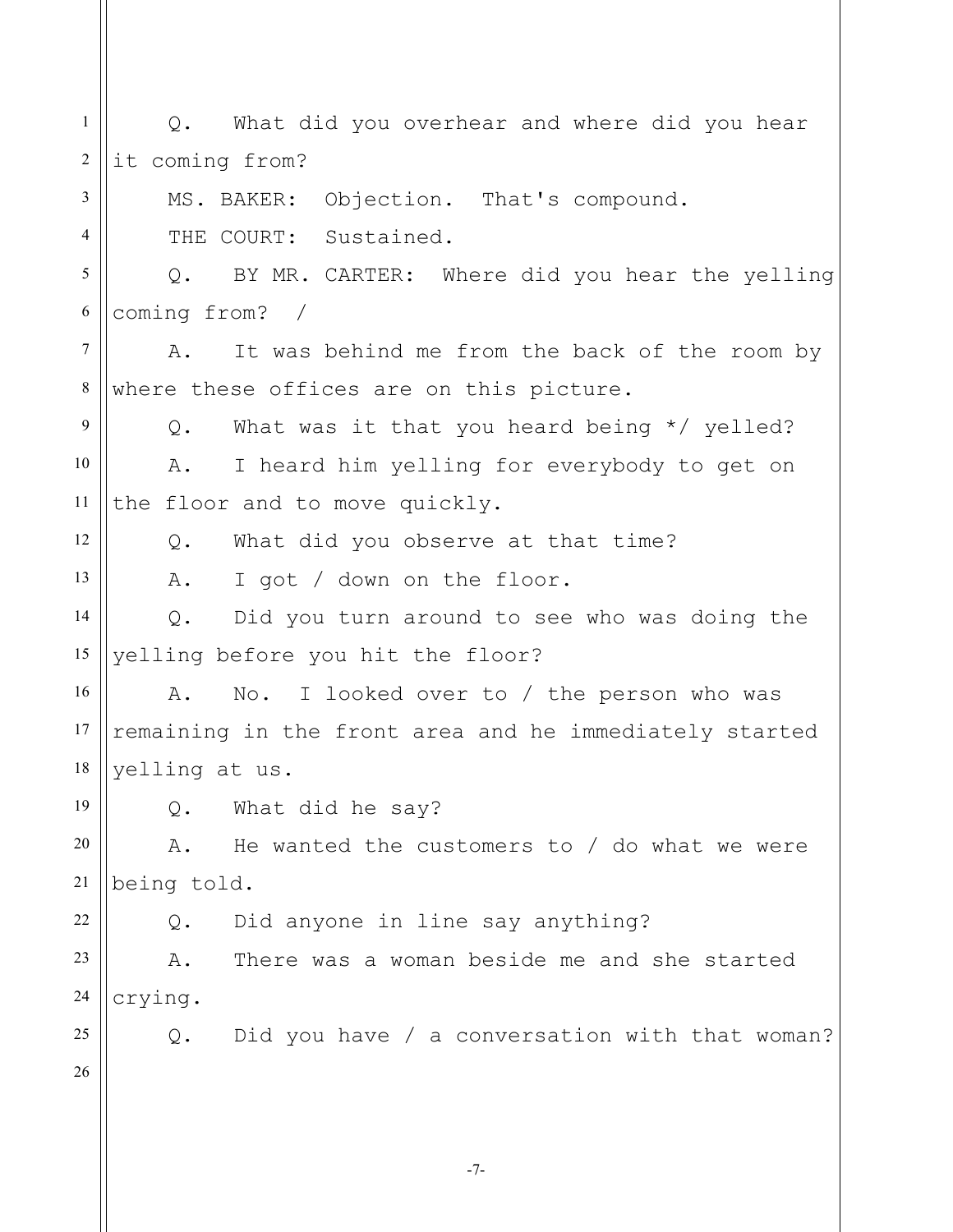1 2 A. Not initially. I grabbed her hand and turned around quickly to the ground.

3

Q. Explain why you took her hand?

4 5 6 A. I / just wanted her to calm down and I was afraid she wasn't going to move. I wanted her to come to the floor with me, / and she did.

7 8 Q. Do you happen to remember how many people were in the lobby when this was happening?

9 10 11 A. There were only half a dozen / people in line. There were only two or three windows open with customers being helped when the robbers came in.

12 13 Q. Could you estimate how many \*/ employees were in the lobby?

14 15 16 17 A. Oh, no, I wouldn't have any way of knowing that. There were the tellers behind the counter and a couple / people to my left sitting at a counter. I don't really remember how many, though.

18 19 20 Q. Now, you testified there was a certain point in time / when you realized there were more people who had come into the bank to rob it; is that correct?

21 22 23 A. There were actually five people telling / us what to do by the time they were collecting the money from people.

24 25 Q. Did you notice when the others entered the lobby?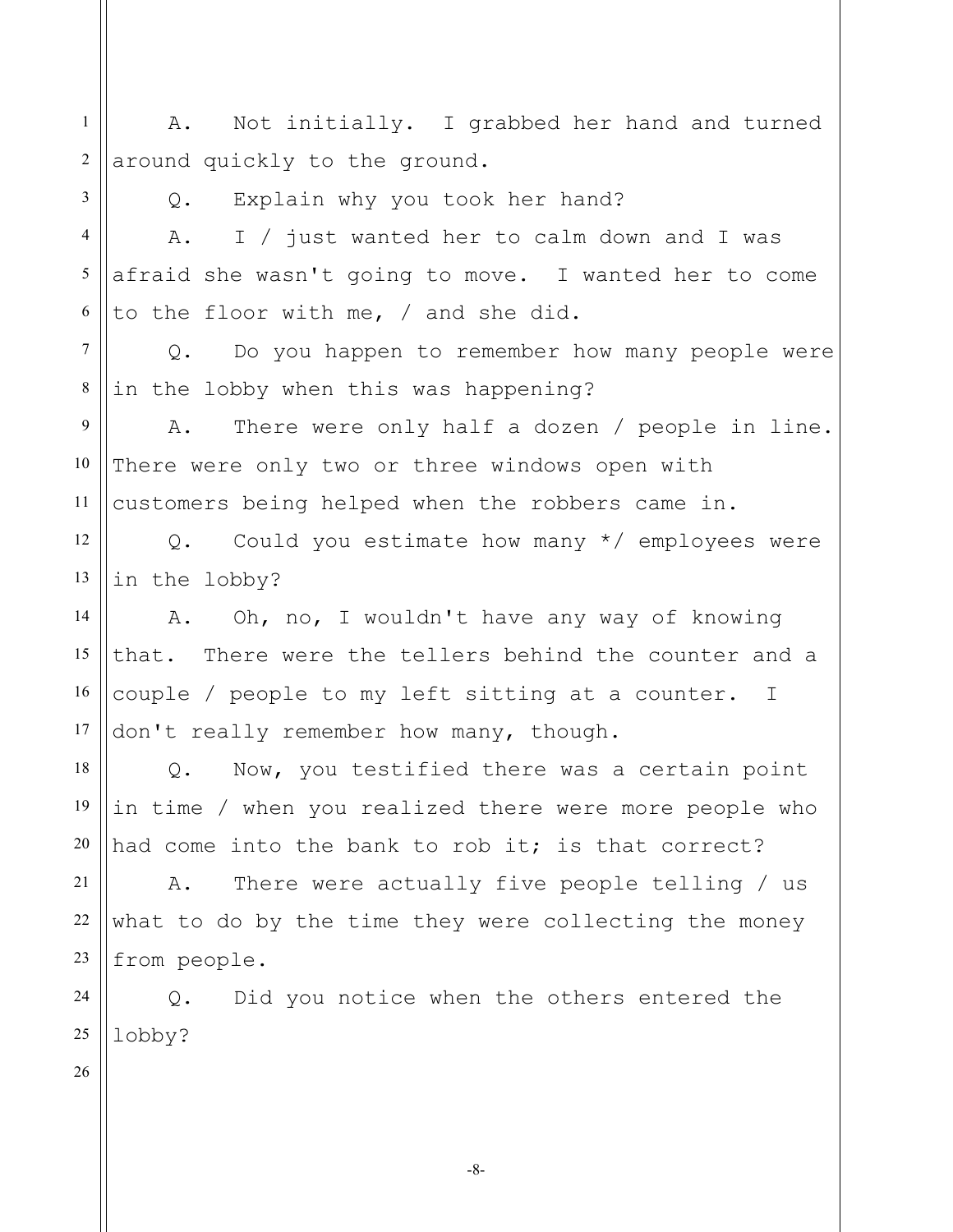1 2 3 4 5 6 7 8 9 10 11 12 13 14 15 16 17 18 19 20 21 22 23 24 25 26 A. No, I / didn't personally see them enter. I had my head down and wasn't watching the entrance or anything. Q. How did you know there were several more / people there? A. The taller robber came around and said he wanted people to give his partner whatever we had in our possession. There was a / person with a bag and we were supposed to empty our hands. Q. What did you have in your hands? A. I had my wallet and my / checkbook. Q. You testified you were making a deposit. Were you depositing a check or cash? A. I had cash to deposit that day. I usually use \*/ the ATM machine for deposits, but not for cash. Q. Is that why you were inside the building that afternoon? A. Exactly. I don't usually / go inside, but I had cash. Q. How much money did you have? MS. BAKER: Objection. Irrelevant. THE COURT: Overruled. You may answer. THE WITNESS: I had \$300. Q. BY MR. CARTER: Did somebody / come around to collect your wallet and possessions?

-9-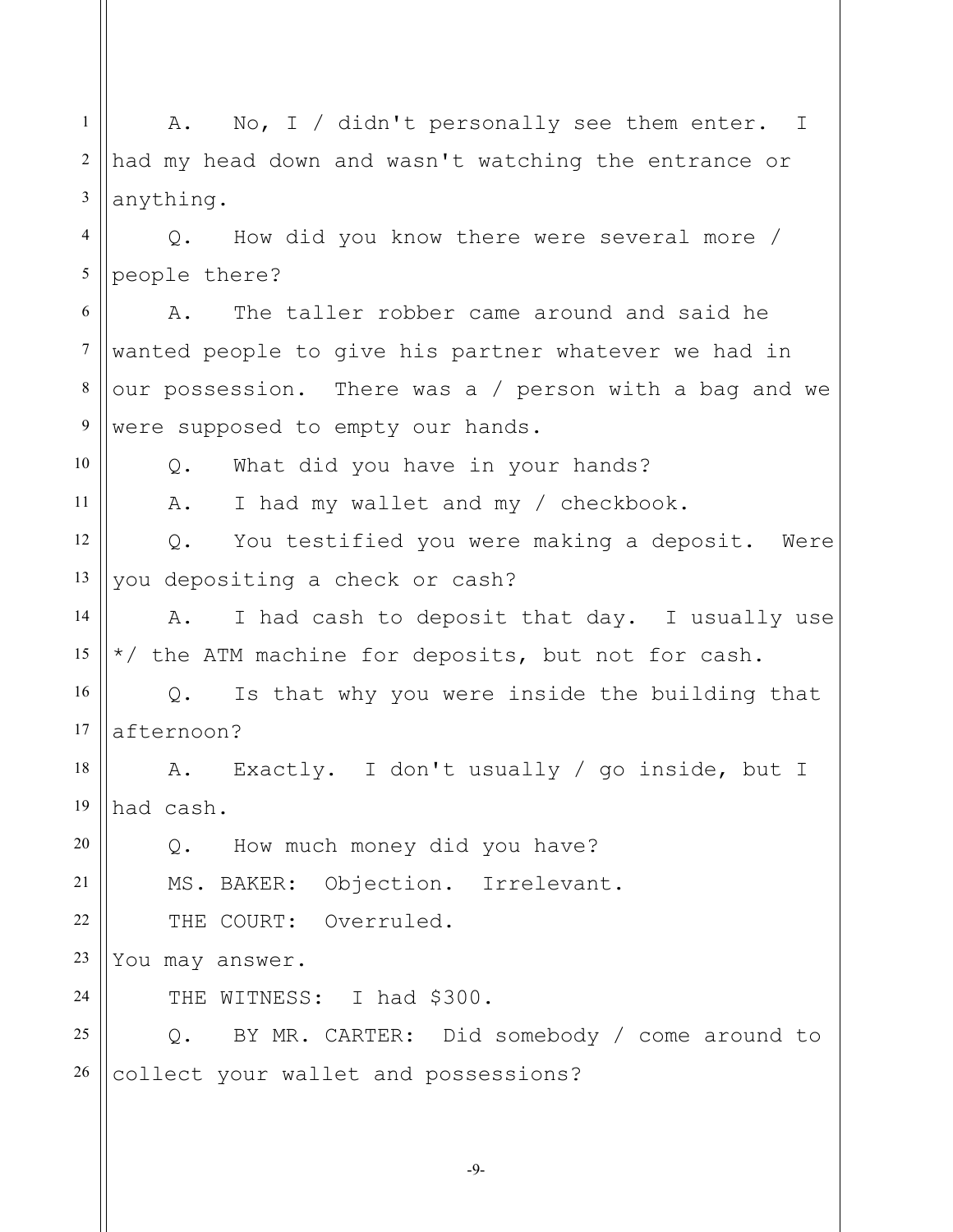1 2 3 4 5 6 7 8 9 10 11 12 13 14 15 16 17 18 19 20 21 22 23 24 25 26 A. Correct. Q. Do you remember if that was a man or a woman? A. I actually thought it was / a woman, but it was a man. Q. Why do you believe it was a man? A. He spoke to me and it sounded like a man. / He was dressed like a man, also. Q. Why did you presume it was a woman initially? A. Just the size. He was very petite compared to / the other robbers and I just assumed it was a slender woman. Q. Did you see his face when he took your money? MS. BAKER: Objection. Assumes facts / not in evidence. MR. CARTER: Your Honor, I can rephrase the question. THE COURT: All right. The question is withdrawn. Q. BY MR. CARTER: Did that person remove the \$300 you / had in your possession? A. Yes, that's correct. Q. Did he also take your wallet from your person while you were laying on the ground? A. That's correct. \*/ Q. Did you observe this person's face as he took the money from your hand?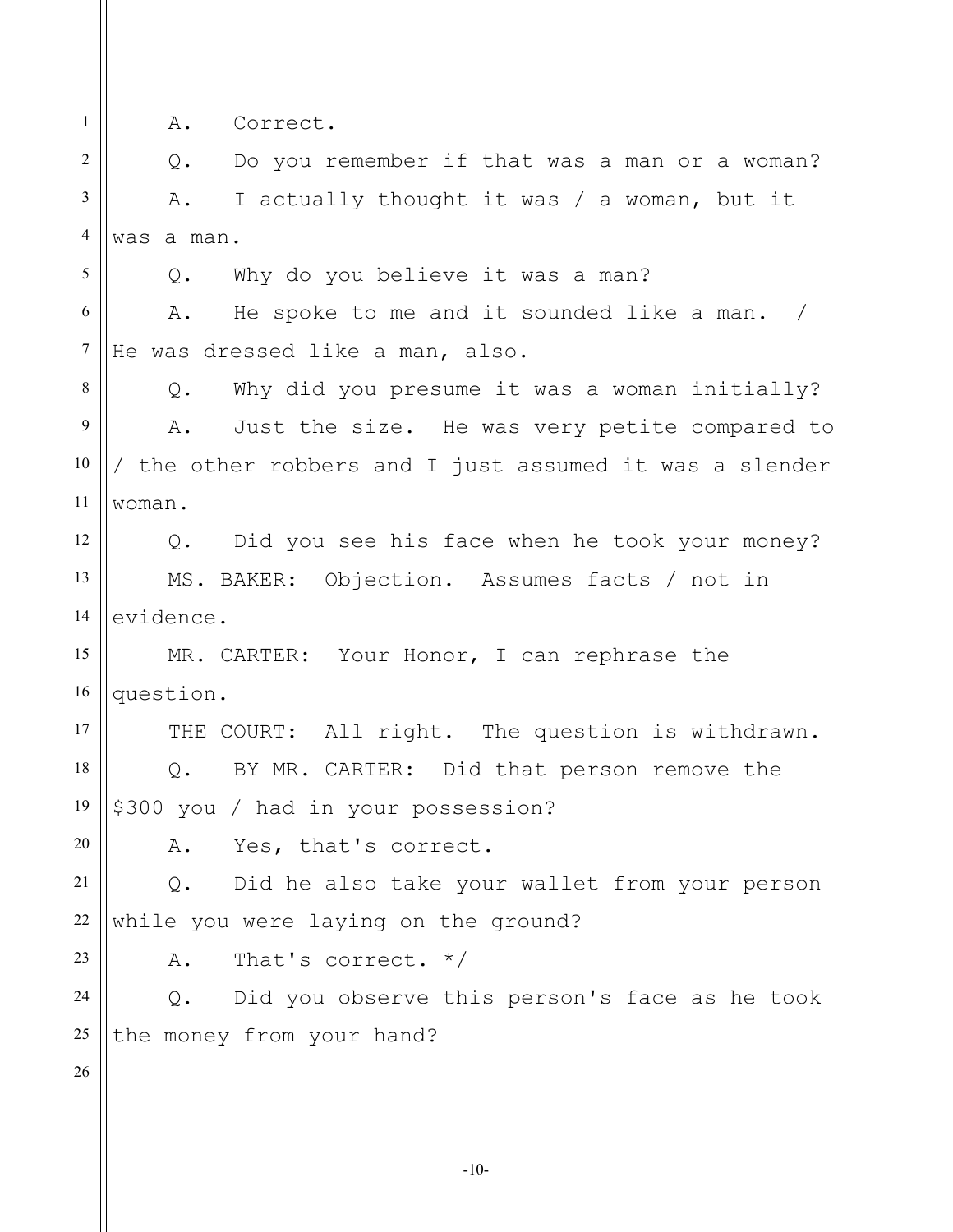1 2 3 4 5 6 7 8 9 10 11 12 13 14 15 16 17 18 19 20 21 22 23 24 25 26 A. Not really. Only the profile of his face. He was talking / to me, but was looking away from me. Q. Were you laying directly on your stomach or on your back? A. Laying on my stomach. I wasn't / looking around very much while they were robbing people. Q. Now, were you able to observe if the other people in line were also relieved of / their money or wallets or anything like that? A. I heard the man saying things to people behind me in line, but I didn't turn around / to actually observe it. Q. What did you hear being said? A. I heard him asking for wallets and purses and things like that. I heard him / telling people to give him whatever they had. Q. Did you overhear anybody in line make any comments to the person who had taken your money? / A. Not really. The woman next to me was just crying and didn't really say anything, but she was crying. Q. Did you see her hand over / any money to any of the people in the bank? A. I might have, but I really don't remember now. Sorry. I was really just trying \*/ to keep myself quiet.

-11-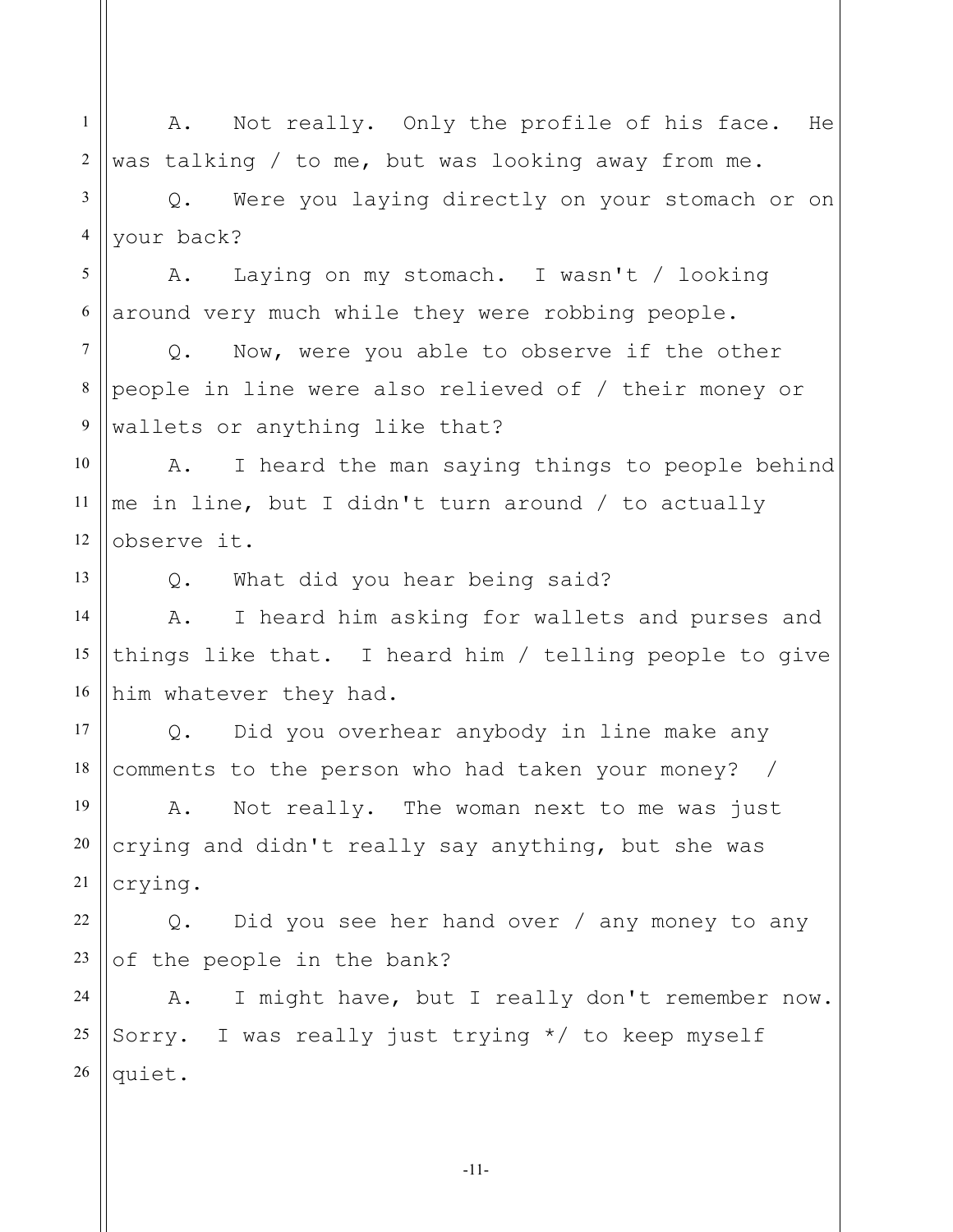| $\mathbf{1}$     | MR. CARTER: No further questions at this time,         |
|------------------|--------------------------------------------------------|
| $\overline{2}$   | your Honor.                                            |
| 3                | THE COURT: All right. How long do you estimate         |
| $\overline{4}$   | for your cross-examination?                            |
| 5                | MS. BAKER: Not long, your / Honor. I just have a       |
| 6                | few questions.                                         |
| $\tau$           | THE COURT: Well, let's proceed with that at this       |
| 8                | time, then. We will take a recess when you are         |
| $\boldsymbol{9}$ | finished. /                                            |
| 10               | MS. BAKER: All right. Thank you.                       |
| 11               | THE COURT: Proceed.                                    |
| 12               | Q. BY MS. BAKER: Mrs. Masters, you have                |
| 13               | previously identified my client as the man who was     |
| 14               | standing by the back offices and doing / some yelling; |
| 15               | is that correct?                                       |
| 16               | A. Yes, I have. He was the second robber that          |
| 17               | came into the bank that I saw.                         |
| 18               | Q. What do you remember / observing about him as       |
| 19               | he entered the lobby that afternoon?                   |
| 20               | He was shorter than the first person. That<br>Α.       |
| 21               | was the very first thing I noticed. /                  |
| 22               | What else do you remember about him?<br>Q.             |
| 23               | I don't understand what you mean.<br>Α.                |
| 24               | What do you remember about the second man that<br>Q.   |
| 25               | you saw enter / the lobby.                             |
| 26               | He was short.<br>Α.                                    |
|                  |                                                        |

-12-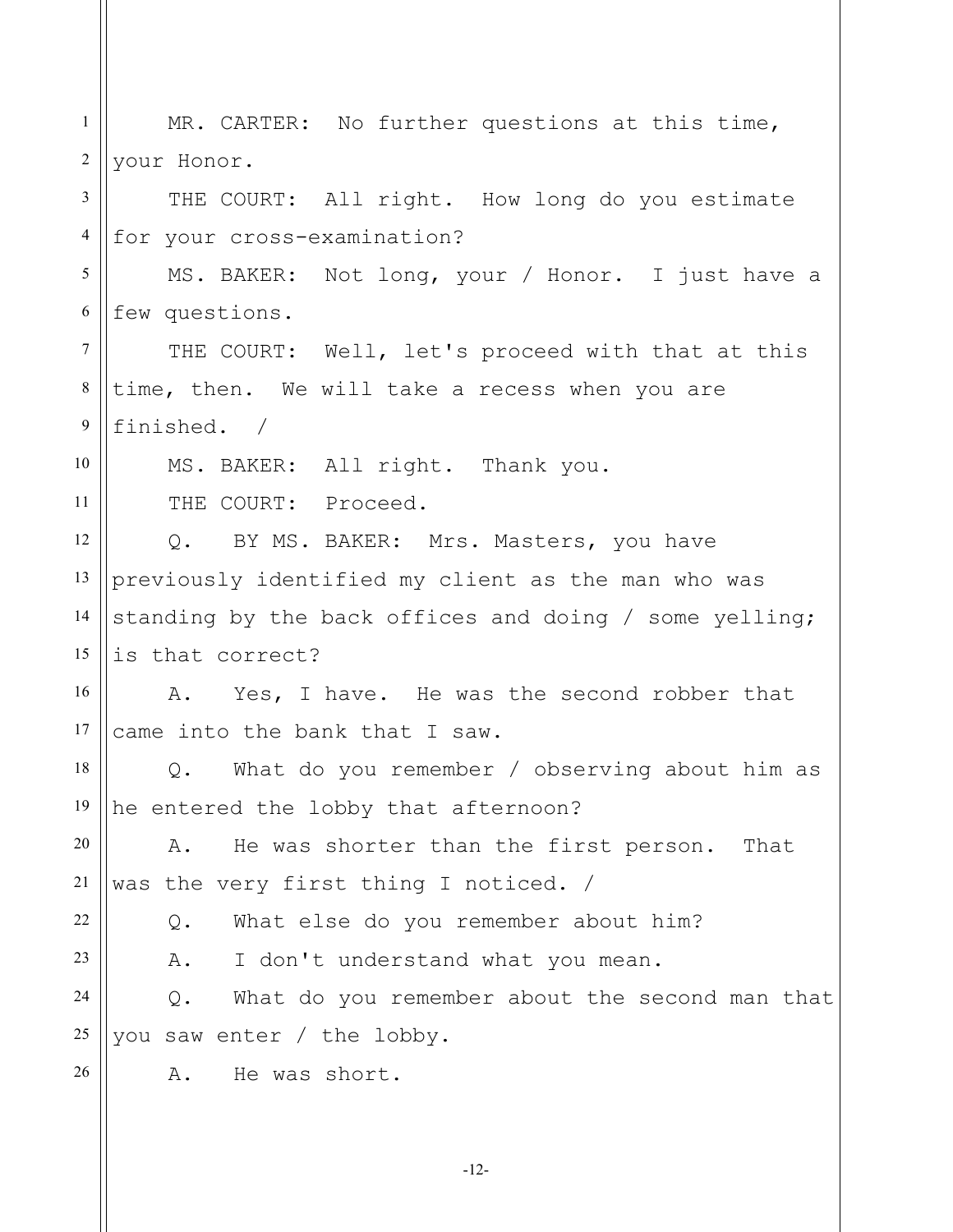1 2 3 4 5 6 7 8 9 10 11 12 13 14 15 16 17 18 19 20 21 22 23 24 25 26 Q. All right. You testified before that you heard yelling behind you in line? A. That's correct. Q. You believe it was the / second person who came into the bank who was doing the yelling? A. Definitely. It was the robber who walked past me to the back of \*/ the offices. Q. After he walked past you, did you ever observe him again that afternoon? A. I don't remember. Q. You testified he walked past you to / the back and that you were facing the entrance; is that correct? A. Yes, it is. Q. After he was out of your line of vision, you / couldn't really see what happened to him; is that correct? A. Well, he walked to the back where the offices were and started yelling. Q. Before you / witnessed that person in the lobby that afternoon, had you ever met him before? A. Of course not. Q. Had you had any conversations with him in / the past? A. Never. Q. You had never spoken to him; is that correct? MR. CARTER: Objection. Asked and answered.

-13-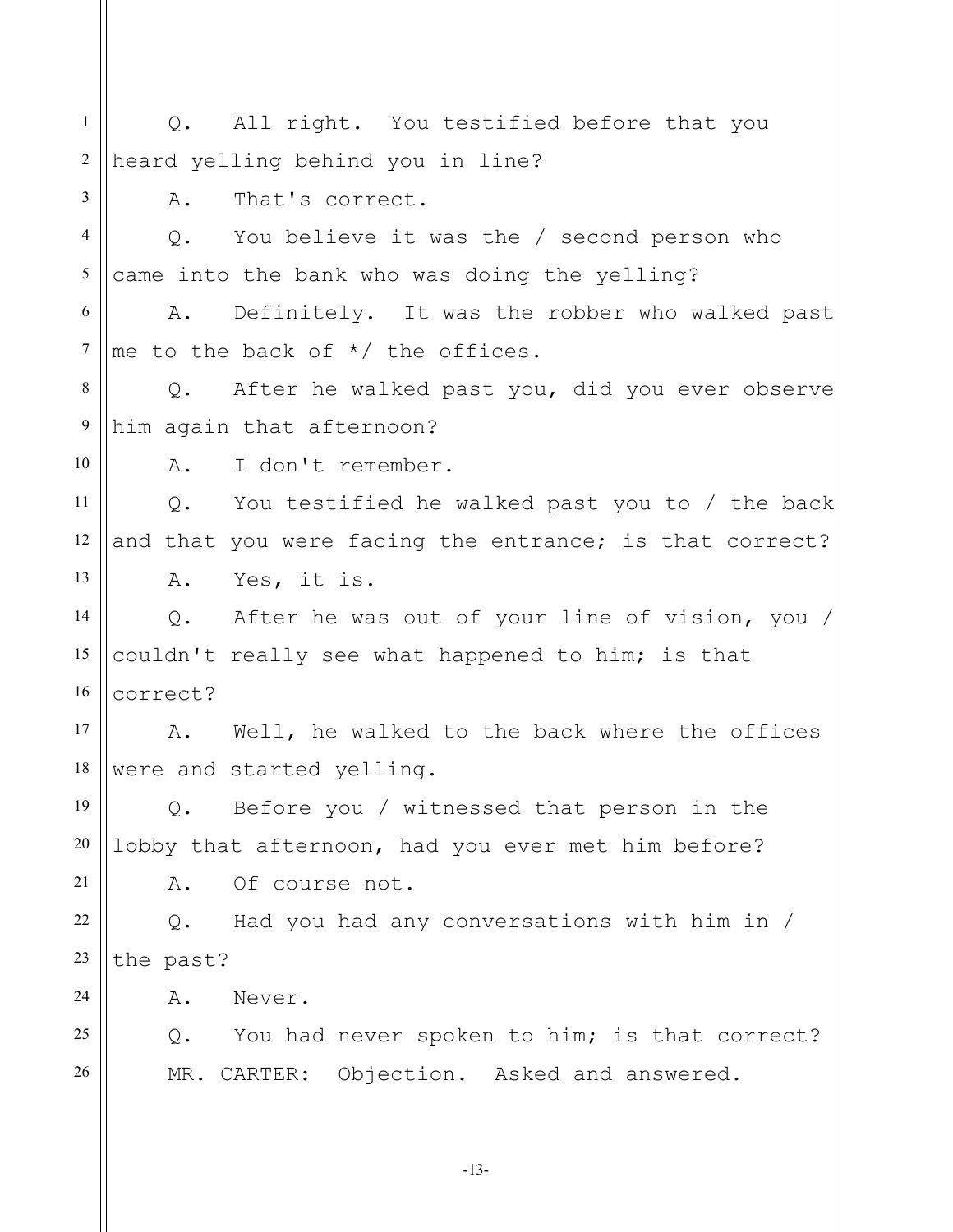1 2 3 4 5 6 7 8 9 10 11 12 13 14 15 16 17 18 19 20 21 22 23 24 25 26 THE COURT: Well, overruled at this time. Q. BY MS. BAKER: Had you ever spoken / to my client before that afternoon? A. No. Q. So you would have no way of knowing what his voice sounded like; is that correct? A. Not before / I heard it that afternoon, no. Q. You testified you heard yelling from behind? A. Absolutely. Q. Why is it you assume it was my client doing the / yelling? A. They both came into the lobby and they were both yelling that it was a robbery. Q. Who said it was a robbery? A. The robber \*/ at the front door. He announced it was a robbery and we needed to move quickly. Q. After you believed it was a robbery, did you / turn around to notice where the other person had gone? A. I was already on the carpet when I overheard that. We believed it was a / robbery before he told us. Q. You testified there were other people who entered the bank. They appeared to be associated with this first person; is / that correct? A. Yes.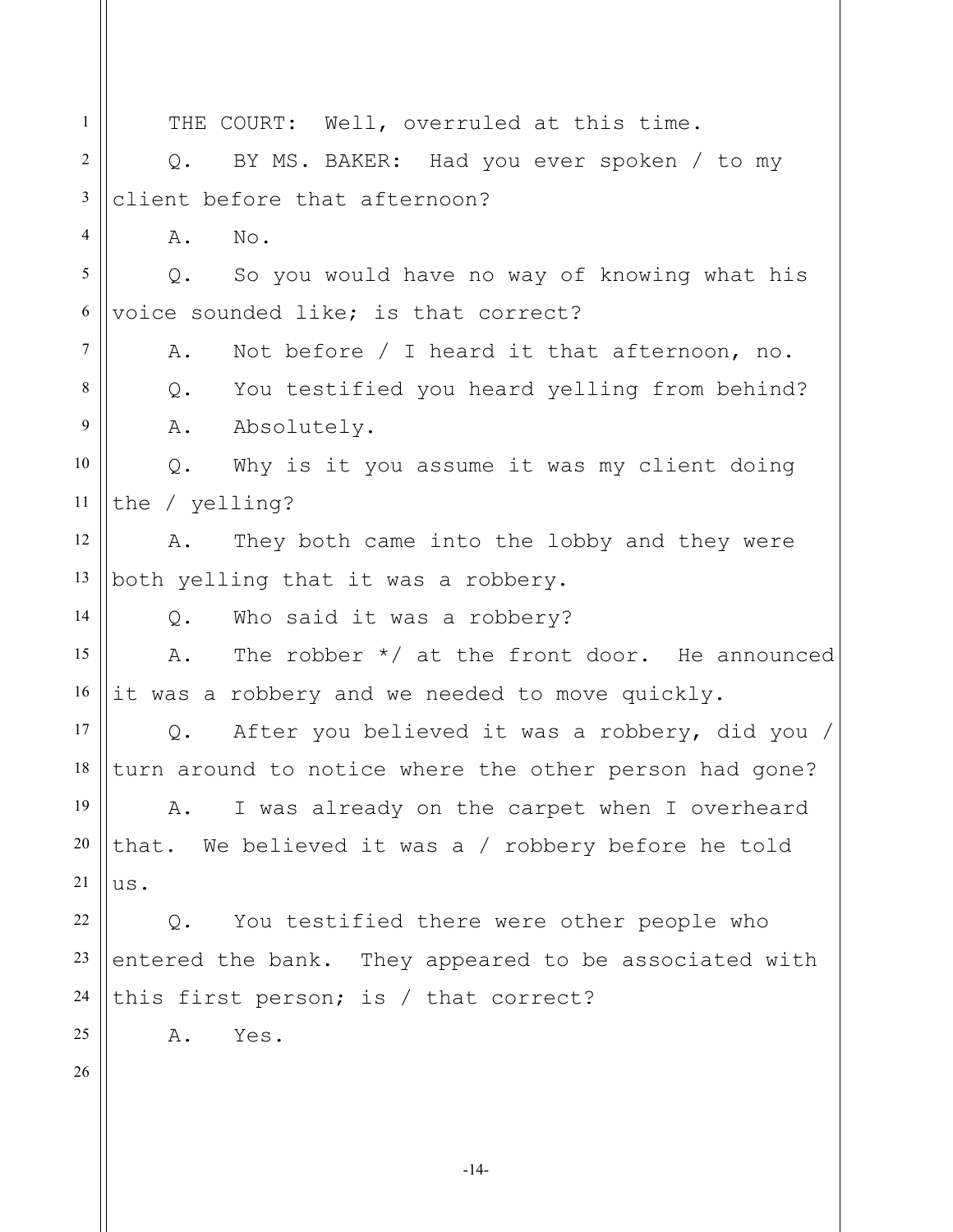1 2 Q. You weren't positive when they came in; is that correct?

3 4 5 A. All I remember is there were approximately about five of them and / they were taking money from people.

6 7 Q. Did you observe the tellers handing over the money from behind the counter?

8 9 A. No, but I overheard the robbers / telling them to empty their drawers and to hand over the money.

10 11 Q. This is not something that you actually saw, though?

12

26

A. No, just something I / overheard.

13 14 Q. Now, do you believe these other people entered the bank after you were already on the floor?

15 16 17 18 A. You know, I am not certain. I / remember two coming in, and then I kind of watched the taller person at the front for a minute. I probably turned around to the \*/ tellers to see if it was finally my turn.

19 20 Q. You don't remember after the tall person came in seeing anybody else enter later?

21 22 23 A. There was / only the shorter guy behind him. They arrived together, and then I quickly looked away from the entrance.

24 25 Q. You testified they didn't come through the / door side by side; is that correct?

A. They were together.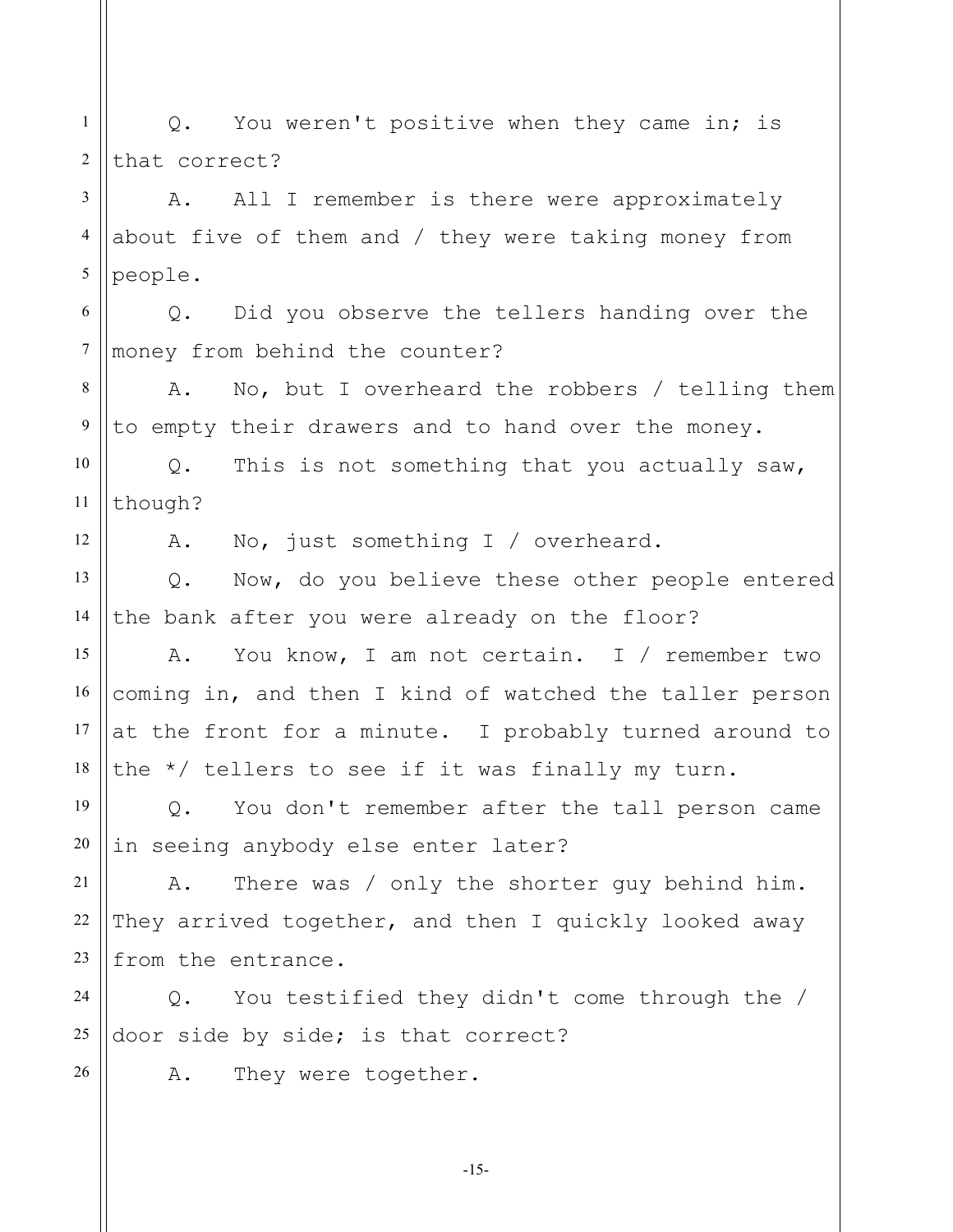1 2 Q. But, they didn't walk in next to each other; is that correct?

A. That's correct.

4 5 6 Q. How / do you know they were together? A. They looked like they were together. They both looked the same.

7 8 9 Q. Earlier you related they looked lost, like maybe / they were in the wrong building. Which gentleman expressed that feeling?

10 11 12 A. These people were not lost. I simply meant that they looked extremely nervous, like / they didn't know if this was going to work out or not.

13 14 MS. BAKER: Objection, your Honor. Nonresponsive to my question. Move to strike.

THE COURT: The answer is / stricken.

16 17 Q. BY MS. BAKER: Do you need to have the question repeated?

A. Yes, please.

Q. Which gentleman looked lost?

A. They both appeared nervous.

21 22 Q. Was it their expression that caused / you to keep watching the taller gentleman?

23 24 25 A. Maybe. I don't know. I don't believe they were really lost. They looked very out of place there. \*/

26

15

18

19

20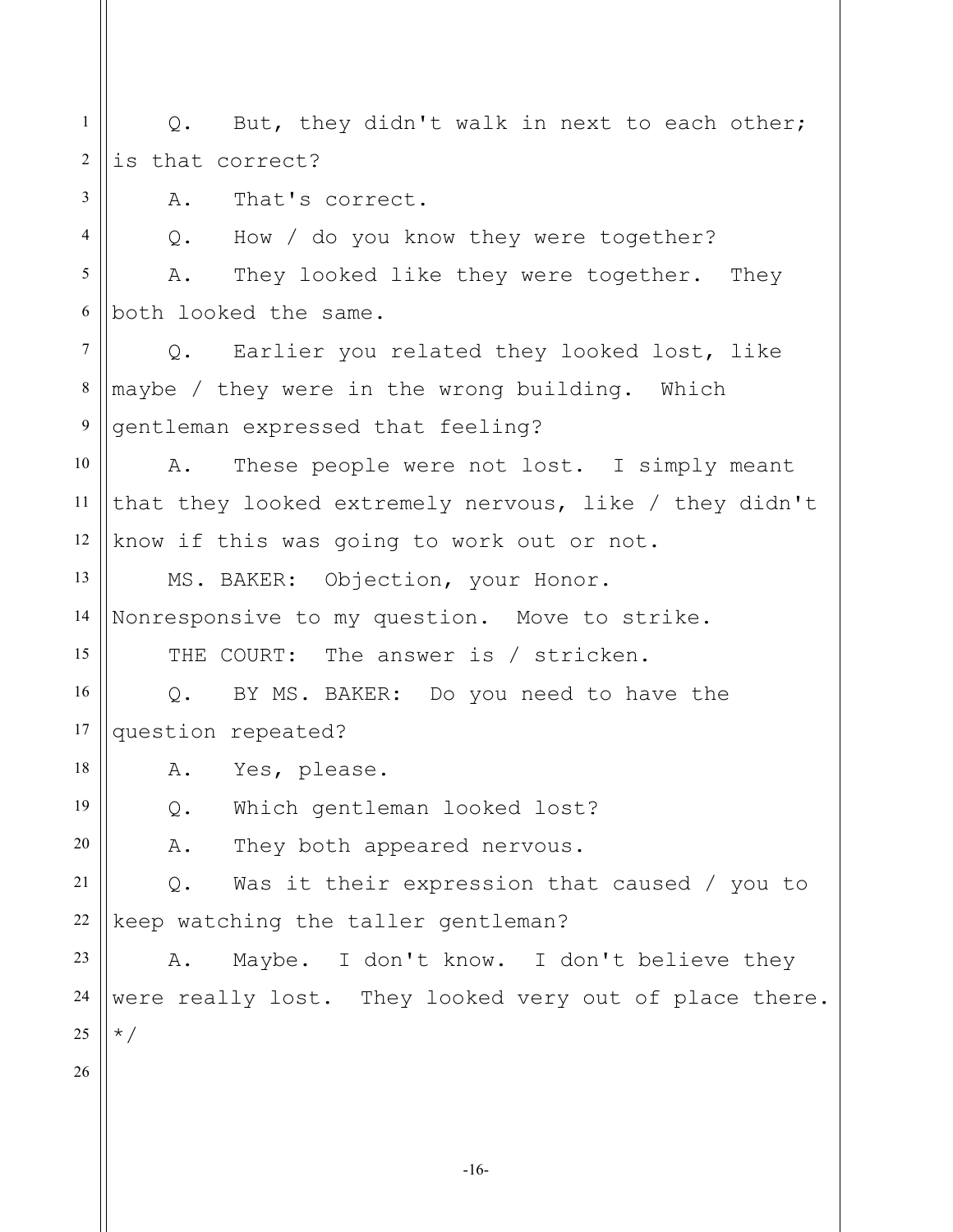1 2 3 4 5 6 7 8 9 10 11 12 13 14 15 16 17 18 19 20 21 22 23 24 25 26 Q. What did you think that they were coming in for? A. I didn't give it much thought. It was only a minute or so and the / yelling started up. I knew immediately why they were there. Q. I just want to make sure that I understand your testimony clearly. You didn't have / any conversation with my client that day; is that right? A. That's correct. Q. You didn't observe him taking any money from anybody; is that right? A. That's / correct. Q. You don't know for sure that he was at the bank with the taller gentleman, you just saw them come in about the same / time? A. They came in together and they appeared like they were together. Q. You didn't see my client in the bank after he walked past you; / is that correct? A. That's correct. MS. BAKER: Nothing further, your Honor. THE COURT: Anything further? MR. CARTER: Yes, please. THE COURT: All right. Q. BY MR. CARTER: Mrs. Masters, thank you for your patience with us.

-17-